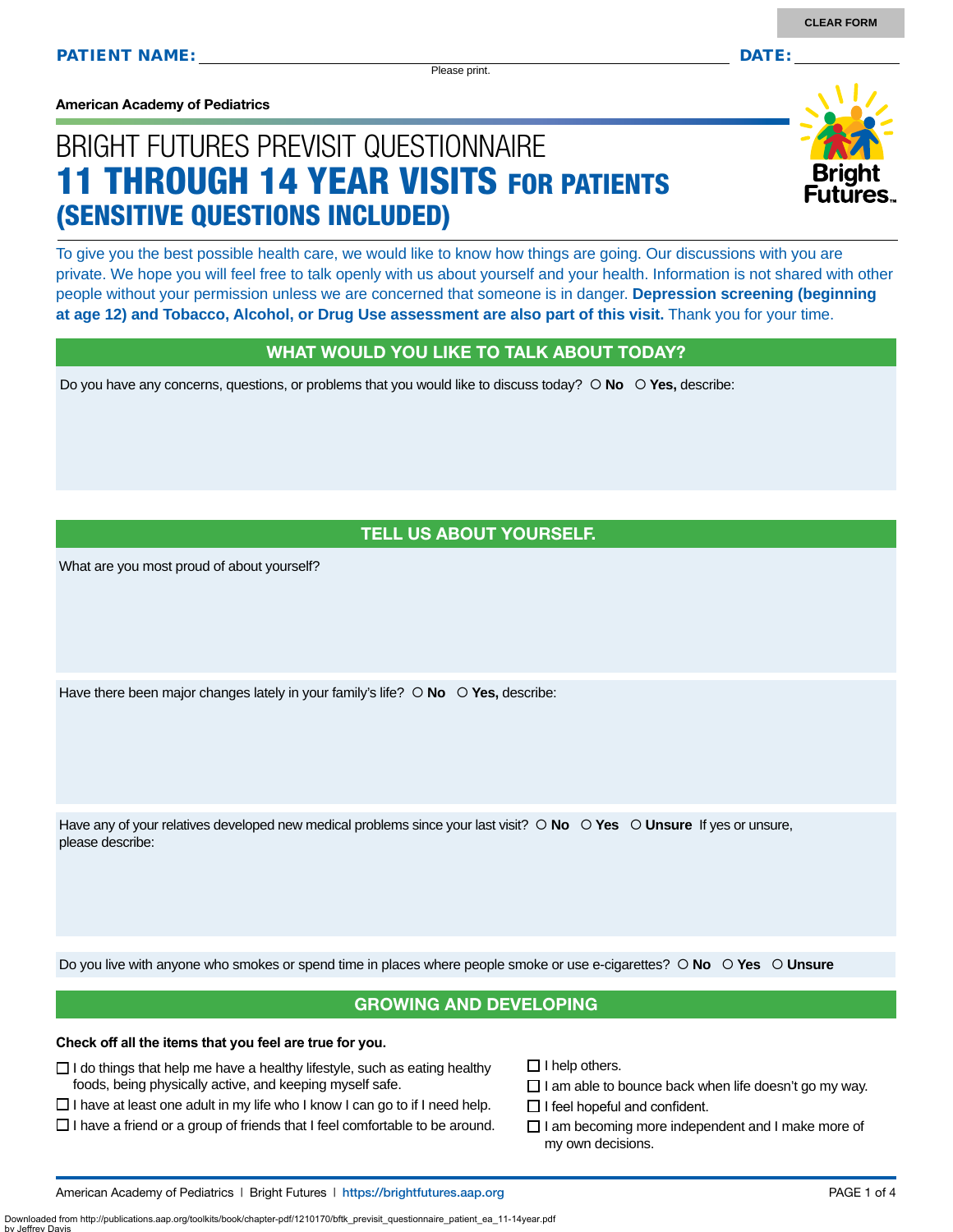## 11 THROUGH 14 YEAR VISITS FOR PATIENTS (SENSITIVE QUESTIONS INCLUDED)

## RISK ASSESSMENT

|                            | Does your diet include iron-rich foods, such as meat, iron-fortified cereals, or beans?                                                                                                                | O Yes         | $O$ No | O Unsure |
|----------------------------|--------------------------------------------------------------------------------------------------------------------------------------------------------------------------------------------------------|---------------|--------|----------|
| Anemia                     | Do you eat a vegetarian diet (do not eat red meat, chicken, fish, or seafood)?                                                                                                                         | $\bigcirc$ No | O Yes  | O Unsure |
|                            | If you are a vegetarian (do not eat red meat, chicken, fish, or seafood), do you take an iron<br>supplement?                                                                                           | O Yes         | $O$ No | O Unsure |
|                            | For girls: Do you have excessive menstrual bleeding or other blood loss?                                                                                                                               | $O$ No        | O Yes  | O Unsure |
|                            | For girls: Does your period last more than 5 days?                                                                                                                                                     | $\bigcirc$ No | O Yes  | O Unsure |
| <b>Dyslipidemia</b>        | Do you smoke cigarettes or use e-cigarettes?                                                                                                                                                           | O No          | O Yes  | O Unsure |
|                            | Have you ever had sex, including intercourse or oral sex?<br>IF NO, SKIP TO THE NEXT SECTION (HIV).                                                                                                    | $O$ No        | O Yes  | O Unsure |
|                            | Are you having unprotected sex?                                                                                                                                                                        | $\bigcirc$ No | O Yes  | O Unsure |
| <b>Sexually</b>            | Are you having sex with multiple partners or anonymous partners?                                                                                                                                       | $O$ No        | O Yes  | O Unsure |
| transmitted<br>infections/ | Are you or any of your past or current sexual partners bisexual?                                                                                                                                       | $O$ No        | O Yes  | O Unsure |
| <b>HIV</b>                 | Have you ever been treated for a sexually transmitted infection?                                                                                                                                       | O No          | O Yes  | O Unsure |
|                            | Have any of your past or current sex partners been infected with HIV or used injection drugs?                                                                                                          | $O$ No        | O Yes  | O Unsure |
|                            | Do you trade sex for money or drugs or have sex partners who do?                                                                                                                                       | $O$ No        | O Yes  | O Unsure |
|                            | For boys: Have you ever had sex with other males?                                                                                                                                                      | $O$ No        | O Yes  | O Unsure |
| <b>HIV</b>                 | Do you now use or have you ever used injection drugs?                                                                                                                                                  | O No          | O Yes  | O Unsure |
|                            | Are you infected with HIV?                                                                                                                                                                             | O No          | O Yes  | O Unsure |
| <b>Tuberculosis</b>        | Were you or was any household member born in, or has he or she traveled to, a country<br>where tuberculosis is common (this includes countries in Africa, Asia, Latin America, and<br>Eastern Europe)? | $O$ No        | O Yes  | O Unsure |
|                            | Have you had close contact with a person who has tuberculosis disease or who has had a<br>positive tuberculosis test result?                                                                           | O No          | O Yes  | O Unsure |
| <b>Vision</b>              | Do you have concerns about how well you see?                                                                                                                                                           | O No          | O Yes  | O Unsure |

## ANTICIPATORY GUIDANCE

### How are things going for you and your family?

### HOW YOU ARE DOING

| <b>Interpersonal Violence (Fighting and Bullying)</b>                                       |               |             |        |
|---------------------------------------------------------------------------------------------|---------------|-------------|--------|
| Have you been part of a gang or a group that has gotten or could get into trouble?          | $\bigcirc$ No | O Sometimes | O Yes  |
| Have you been in a fight in the past 6 months?                                              | $\circ$ No    | O Sometimes | O Yes  |
| Do you know anyone in a gang?                                                               | $\bigcirc$ No | O Sometimes | O Yes  |
| Do you have ways that help you deal with feeling angry?                                     | O Yes         | O Sometimes | O No   |
| Do you feel safe at home?                                                                   | O Yes         | O Sometimes | $O$ No |
| Have you ever been bullied in person, on the Internet, or through social media?             | $\circ$ No    | O Sometimes | O Yes  |
| Have you been in a relationship with a person who threatened you physically or hurt you?    | $\bigcirc$ No | O Sometimes | O Yes  |
| Have you ever been touched in a way that made you feel uncomfortable?                       | $\circ$ No    | O Sometimes | O Yes  |
| Has anyone touched your private parts without your agreement or against your wishes?        | $\bigcirc$ No | O Sometimes | O Yes  |
| Have you ever been forced or pressured to do something sexually that you didn't want to do? | $\circ$ No    | O Sometimes | O Yes  |
| <b>Connectedness With Family and Peers</b>                                                  |               |             |        |
| Do you spend time talking with your parents every day?                                      | O Yes         | O Sometimes | $O$ No |
| Do your parents praise you when you do something good or learn something new?               | O Yes         | O Sometimes | O No   |

American Academy of Pediatrics | Bright Futures | https:/[/brightfutures.aap.org](https://brightfutures.aap.org/Pages/default.aspx) | Namerican Academy of PAGE 2 of 4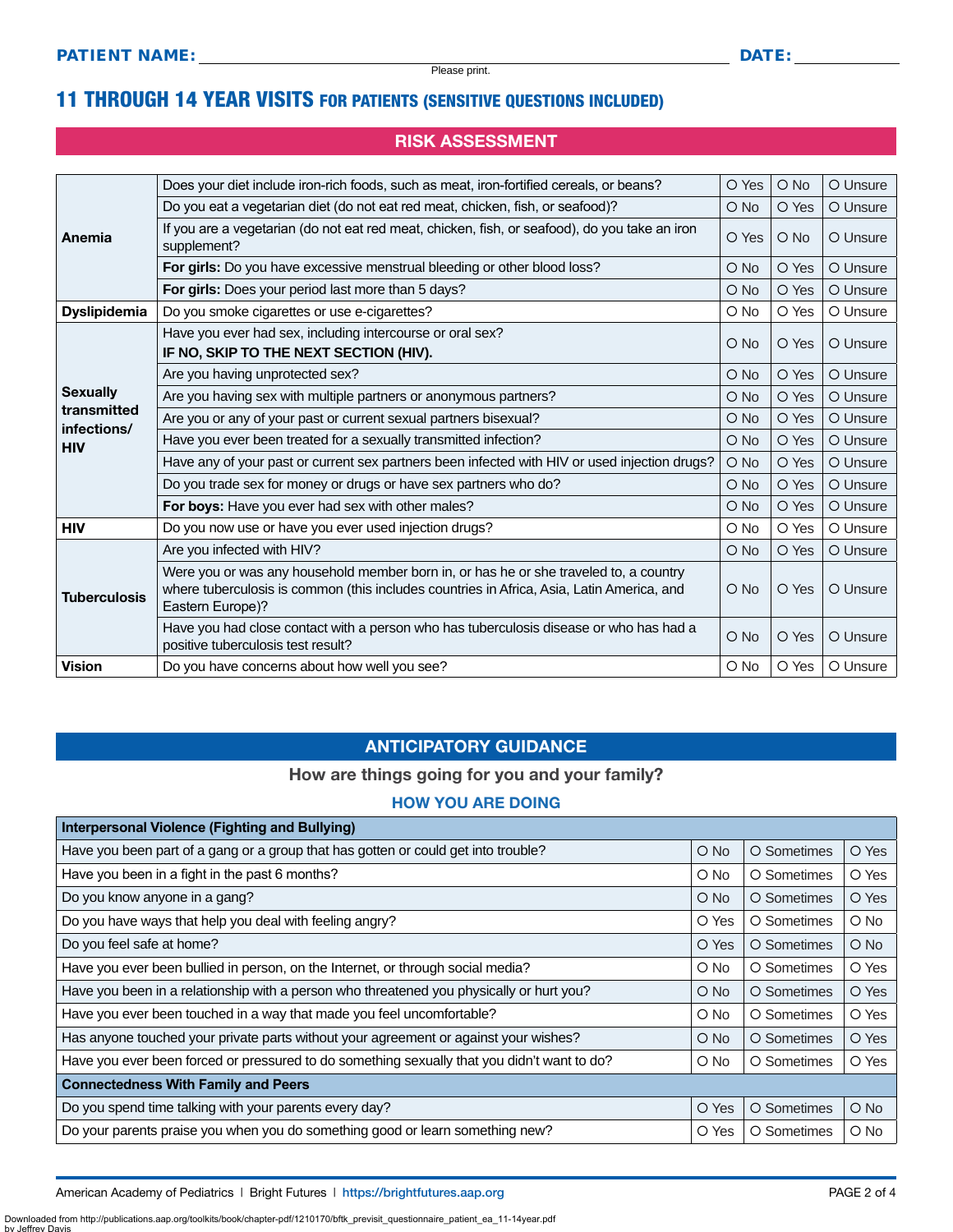## 11 THROUGH 14 YEAR VISITS FOR PATIENTS (SENSITIVE QUESTIONS INCLUDED)

#### HOW YOU ARE DOING (*CONTINUED*)

| <b>Connectedness With Family and Peers (continued)</b>                              |               |             |               |
|-------------------------------------------------------------------------------------|---------------|-------------|---------------|
| Do you get along with your family?                                                  | O Yes         | O Sometimes | $\bigcirc$ No |
| Does your family do things together?                                                | O Yes         | O Sometimes | O No          |
| Do you have an adult you feel connected to?                                         | O Yes         | O Sometimes | $\bigcirc$ No |
| Do you have rules at home and know what happens when you break the rules?           | O Yes         | O Sometimes | $\circ$ No    |
| <b>Connectedness With Community</b>                                                 |               |             |               |
| Do you have activities or things you like to do after school or on the weekends?    | O Yes         | O Sometimes | $\bigcirc$ No |
| Do you help others at home, in school, or in your community?                        | O Yes         | O Sometimes | $\circ$ No    |
| <b>School Performance</b>                                                           |               |             |               |
| Are you doing well at school?                                                       | O Yes         | O Sometimes | $\bigcirc$ No |
| Do you have things you enjoy doing at school?                                       | O Yes         | O Sometimes | $\circ$ No    |
| Are you having any problems in school? Are there things you need help figuring out? | $\bigcirc$ No | O Sometimes | O Yes         |
| Do you get extra help or support in any subjects at school?                         | $\circ$ No    | O Sometimes | O Yes         |
| <b>Coping With Stress and Decision-making</b>                                       |               |             |               |
| Do you worry a lot or feel overly stressed out?                                     | $O$ No        | O Sometimes | O Yes         |
| Do you have things you do to feel better when you are stressed?                     | O Yes         | O Sometimes | O No          |
|                                                                                     |               |             |               |

### YOUR GROWING AND CHANGING BODY

| <b>Healthy Teeth</b>                                                                                                                            |              |             |               |  |
|-------------------------------------------------------------------------------------------------------------------------------------------------|--------------|-------------|---------------|--|
| Do you brush your teeth twice a day?                                                                                                            | O Yes        | O Sometimes | $\bigcirc$ No |  |
| Do you see the dentist twice a year?                                                                                                            | O Yes        | O Sometimes | O No          |  |
| If you play contact sports, do you wear a mouth guard?                                                                                          | O Yes        | O Sometimes | $O$ No        |  |
| <b>Body Image</b>                                                                                                                               |              |             |               |  |
| Do you have any concerns about your weight?                                                                                                     | O No         | O Sometimes | O Yes         |  |
| Are you teased about your weight?                                                                                                               | O No         | O Sometimes | O Yes         |  |
| Are you currently doing anything to try to gain or lose weight?                                                                                 | O No         | O Sometimes | O Yes         |  |
| <b>Healthy Eating</b>                                                                                                                           |              |             |               |  |
| Do you have healthy food options at home and in school?                                                                                         | O Yes        | O Sometimes | $\bigcirc$ No |  |
| Do you eat fruits and vegetables every day?                                                                                                     | O Yes        | O Sometimes | O No          |  |
| Do you have milk, yogurt, cheese, or other foods that contain calcium every day?                                                                | O Yes        | O Sometimes | $O$ No        |  |
| Do you drink juice, soda, sports drinks, or energy drinks?                                                                                      | O No         | O Sometimes | O Yes         |  |
| Do you ever skip meals?                                                                                                                         | O No         | O Sometimes | O Yes         |  |
| Do you eat meals together with your family?                                                                                                     | O Yes        | O Sometimes | O No          |  |
| <b>Physical Activity and Sleep</b>                                                                                                              |              |             |               |  |
| Are you physically active at least 1 hour a day? This includes running, playing sports, or active play with<br>friends.                         | O Yes        | O Sometimes | $O$ No        |  |
| How much time every day do you spend watching TV, playing video games, or using computers, tablets<br>or smartphones (not counting schoolwork)? | hours        |             |               |  |
| Do you get 8 or more hours of sleep each night?                                                                                                 | O Yes        | O Sometimes | O No          |  |
| Do you have trouble sleeping?                                                                                                                   | O No         | O Sometimes | O Yes         |  |
| <b>EMOTIONAL WELL-BEING</b>                                                                                                                     |              |             |               |  |
| Do you and your parents argue a lot about what your culture expects of you and what your friends                                                | $\bigcap$ No | O Sometimes | $O$ Yes       |  |

| Do you and your paromo argue a lot about milat your callar o oxpocto or you and milat your mondo<br>are doing? | $O$ No     | O Sometimes         | O Yes         |
|----------------------------------------------------------------------------------------------------------------|------------|---------------------|---------------|
| Have you talked with your parents about dating and sex?                                                        |            | O Yes   O Sometimes | $\bigcirc$ No |
| Do you have questions or concerns about how your body is changing (puberty)?                                   | $\circ$ No | O Sometimes         | O Yes         |

American Academy of Pediatrics | Bright Futures | https:/[/brightfutures.aap.org](https://brightfutures.aap.org/Pages/default.aspx) | Namerican Academy of PAGE 3 of 4